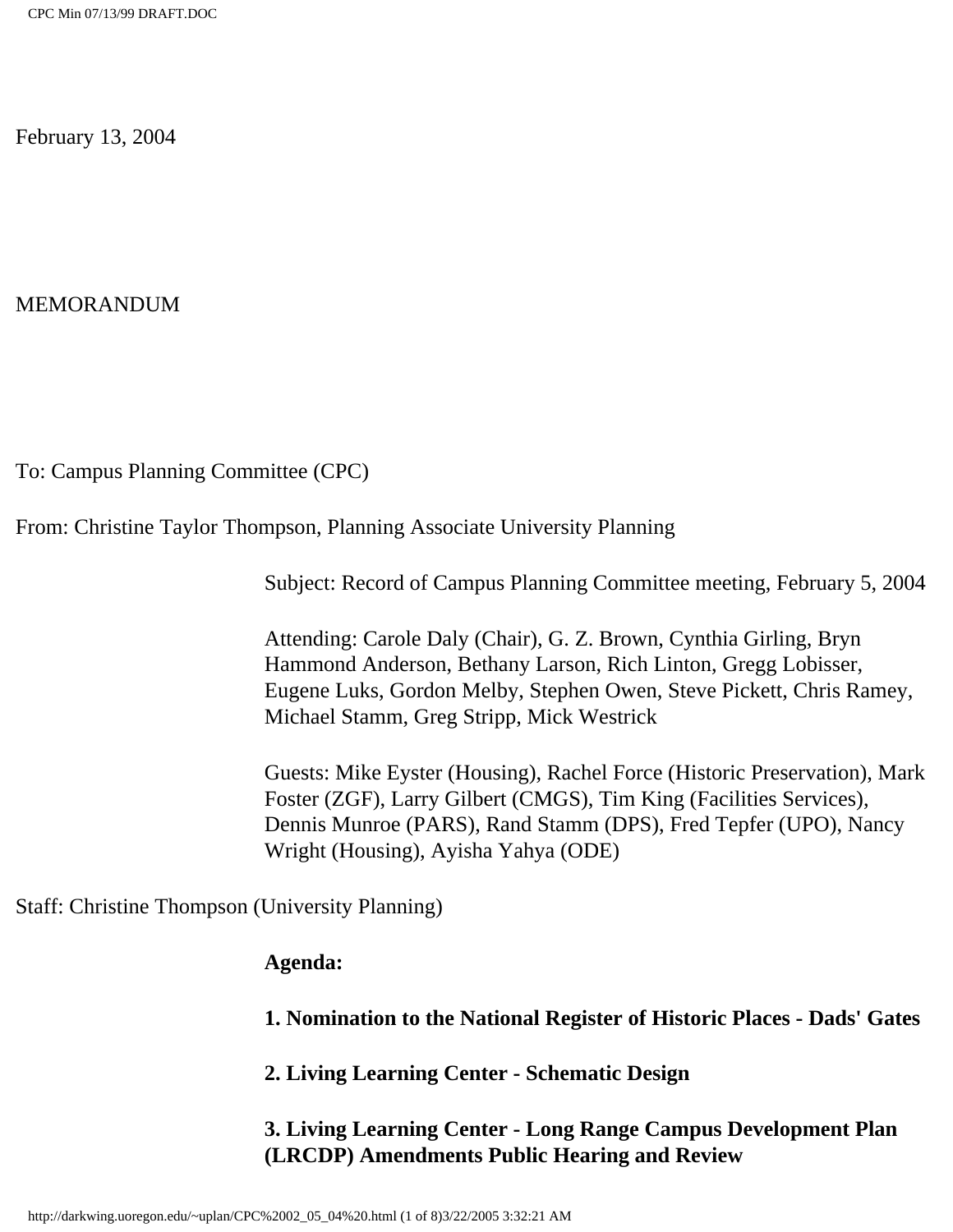# 1. **Nomination to the National Register of Historic Places - Dads' Gates**

Background: Staff summarized the applicable LRCDP patterns and policies related to the proposed National Register nomination. She explain that Dads' Gates are within a LRCDPdesignated open space identified for preservation and enhancement.

Staff said the nomination was prepared and submitted by Rachael Force, Historic Preservation student. She explained that the university, as a public institution, does not have the ability to concur with or object to the proposed listing to the National Register. As a state entity, however, the university does have a responsibility to play a role in historic preservation. This includes submitting comments to the State Advisory Committee on Historic Preservation, which will determine whether to recommend approval of the nomination to the National Keeper of the Register. She referred the committee to the suggested comments contained in the meeting mailing.

Rachel gave a brief history of the Dads' Gates as described in the meeting mailing. She said the gates are being nominated under two National Register criteria--association with significant events and representative of a master craftsman's work. She hopes designation will give Dads' Gates the recognition it deserves. She said Facilities Services plans to repaint the gates this summer.

Discussion: In response to a member's question, staff confirmed that Lane Transit District was aware of Dads' Gates historic significance when it designed the proposed nearby BRT station. Designation will not affect the ability to proceed with the BRT project.

In response to a member's question, staff said designation will not prevent the university from proceeding with development plans for the area. The proposed theater addition site and part of the Dads' Gates are currently within the Villard Hall National Landmark boundaries. Therefore, the proposed designation will not change the existing requirement to consider historic resources in the area when making changes. The proposed Dads' Gates boundaries are about four feet on either side of the gates.

In response to a member's question, staff said grant funds are possibly available to restore the gates.

Action: The committee agreed unanimously to forward comments about the proposed Dads' Gates nomination contained in the meeting mailing to the president.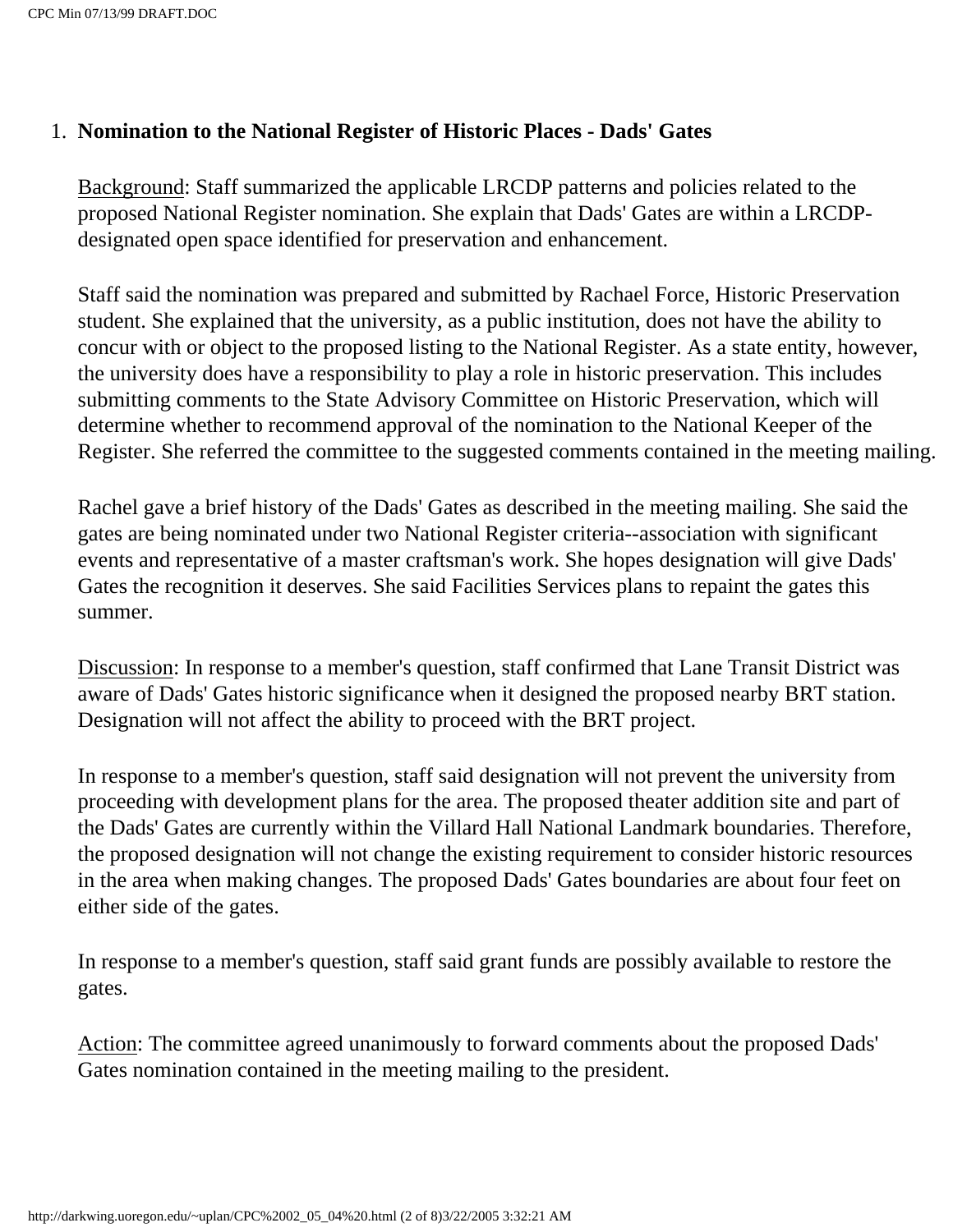# 2. **Living Learning Center - Schematic Design**

Background: The committee agreed with the CPC chair's proposal to first discuss the proposed Living Learning Center's schematic design while the architect was in attendance and able to answer questions. Review of the proposed LRCDP amendments would follow.

Staff reminded the committee that the architect and landscape architect introduced the schematic design at its January 29, 2004 meeting. In addition, background information was provided in the related meeting mailing.

Discussion: A member expressed concern about the design of the courtyard facing the EMU Promenade. She questioned whether the design focused enough attention on the EMU Promenade, a LRCDP-designated open space. She questioned how the courtyard would be used since, although relatively large, it is north facing and not very inviting. Mark Foster, project architect from ZGF, and Larry Gilbert, project landscape architect from CMGS, explained how the new quadrangle between the two new buildings is intended to be the area's major public space. Orienting the courtyard to the north allows the café to face the quadrangle and be in a sunny location. It also minimizes shady areas along the EMU Promenade. The courtyard's landscape design includes an active, paved sunny area adjacent to the EMU Promenade. The interior area, however, is intentionally designed to be a quiet garden area because it is adjacent to classrooms.

In response to a member's question, Mike Eyster, University Housing director, said the primary café customers will be students on the dining plan (resident hall occupants). Mark clarified that the primary entrance to the café will be through the main building entrances along the EMU Promenade. Most users will pass through the building to the café rather than through the north courtyard. The café will be very transparent both to the south quadrangle and the north courtyard, providing views of the new quadrangle through the building.

Larry said access to the northeast main entry has been revised. Rather than providing stair access only from the east, stairs now wrap around the north side as well. Also, a new path from the north side has been added to provide direct access to the Carson Hall entrance. Steps will be required on this pathway to accommodate steep grades.

A member expressed concern about the lack of main entrance definition, referring to the related LRCDP pattern. The building will have two primary sets of users, resident hall occupants at the northeast entry (residence hall front desk, mail, etc.) and non-residents at the northwest entry (classrooms). He said it is particularly important to define the northwest entry for the non-residents looking for classrooms.

Mark said recent discussions with the Design Advisory Group identified similar concerns.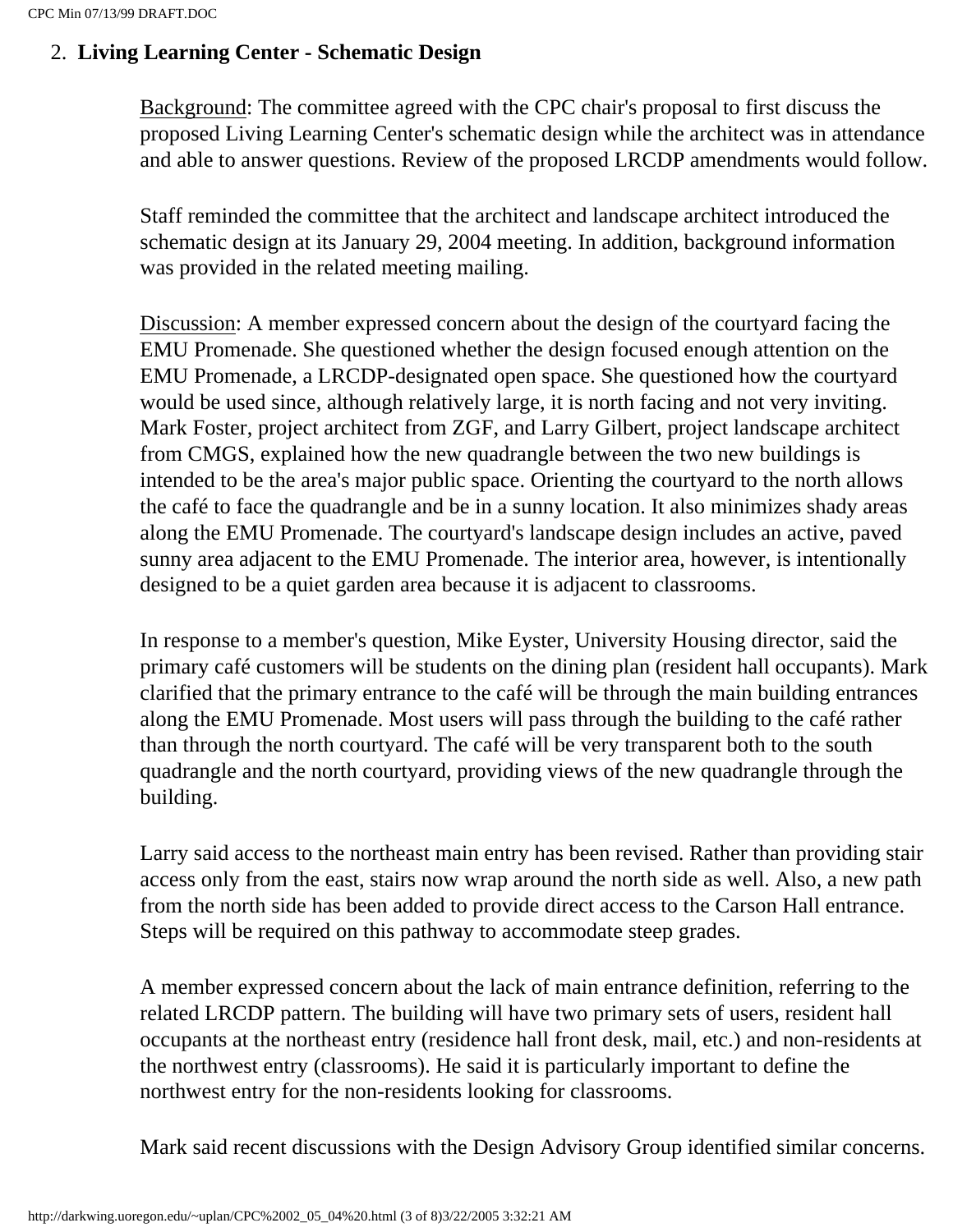He said the projecting bays that mark both entrances perhaps could be enhanced. He said the northeast entrance is the larger entrance and clarified that both residents and nonresidents can use it. Residents will know to proceed directly upstairs to the living spaces, while non-residents can proceed to the café or elsewhere. The northeast entrance is marked by a large walkway bisected by 12 grass panels leading from the west. Although the west entrance is recessed to save an existing tree, it is designed to have equal prominence. Fred Tepfer, project planner from University Planning, assured members that this classroom entrance will have prominence, using as examples the Lillis Business Center secondary entrances that lead directly to classrooms. Mark said perhaps the project has achieved the concepts expressed in the Family of Entrances pattern, but it needs to better define the Main Entrances pattern. A member encouraged the exploration of architectural and landscape elements to better define the main entrances.

A member expressed concern that the service drive will interfere with the stated intent to create a pedestrian connection from the new quadrangle to Walton Hall and eventually Agate Street. Larry said this should not be a problem because the service drive has been redesigned to be on grade with the surrounding landscape; the previously proposed loading dock has been removed. He said although the drive must be paved to accommodate service vehicles, use of different paving materials can define auto and pedestrian areas.

A member emphasized the importance of providing adequate space for dumpsters and recycling. Larry said the south building will have interior dumpster rooms. The north building service area has not yet been designed, but either an interior room or a screened area will be provided. He agreed with a member's suggestion to consider incorporating space for existing dumpsters into the design (in particular, the Earl dumpster located along the EMU Promenade). He also agreed to consider consolidating site needs to avoid multiple small structures (e.g., integrate the dumpster storage area with bike parking enclosures).

In response to a member's question, Fred said secure bike parking for the north building will be provided by a bike cage near the main northeast entrance. Secure bike parking for the south building has not yet been designed; either a second exterior cage or an interior room will be provided. He suggested bringing a finalized bike-parking scheme back to the committee for review at a later date.

In response to a member's question, Fred said it is not possible to determine a final site for the relocated tennis courts until the Arena project is resolved. There are three or four viable sites, but the best alternative is in the area currently proposed for the Arena. This issue will be brought back to the CPC for review at a later date.

A member asked why the sand volleyball court was not being replaced. Fred said the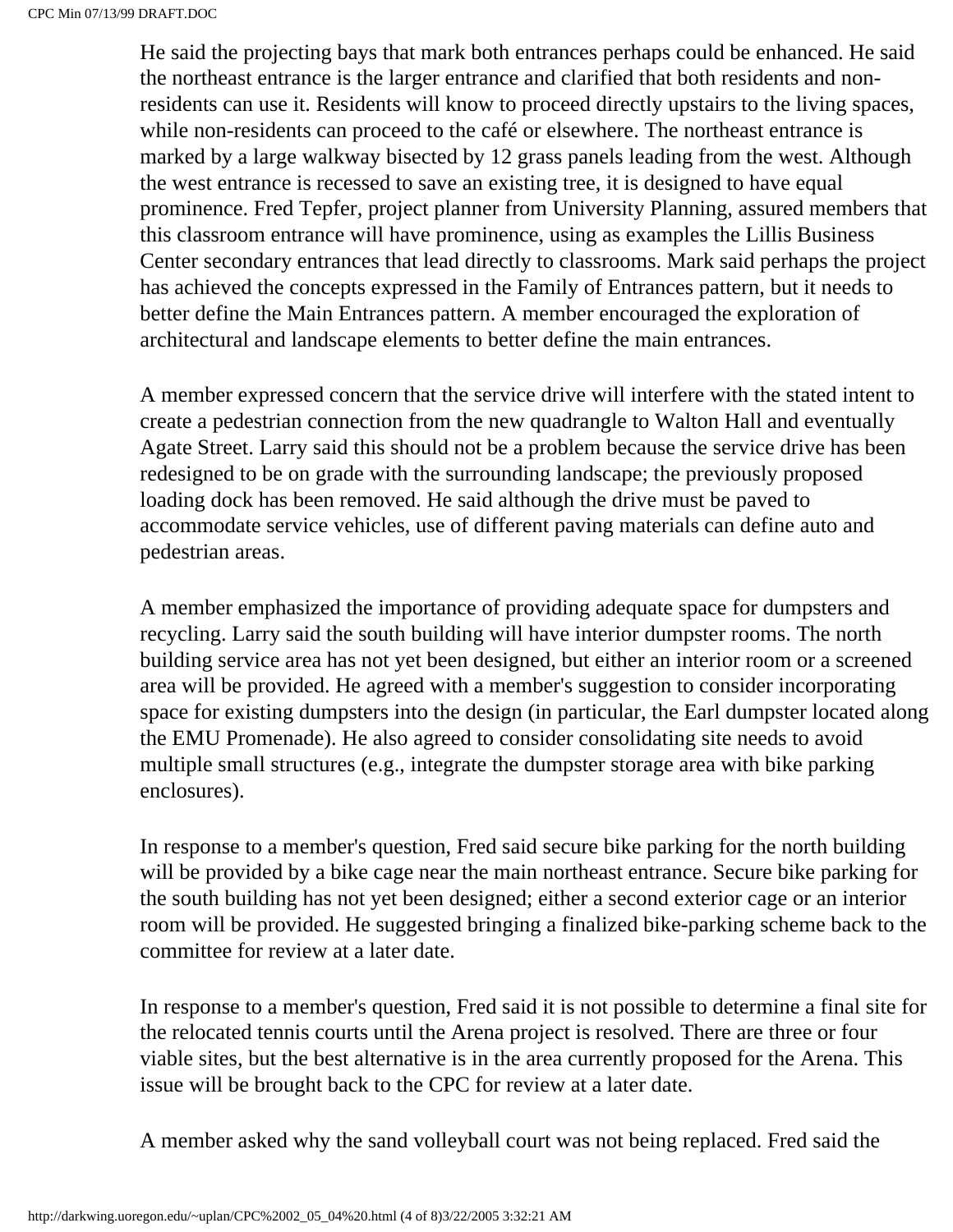volleyball court does not have to be removed as part of this project; it is independent of this project and should be considered as such. If Housing would like to pursue this, it will come to the CPC with a separate proposal. Staff said she would research whether removal of the court would require CPC review. Typically, changes to the landscape are subject to review.

A member expressed concern that the design did not incorporate replacement of the basketball hoops. Fred agreed that the hoops are used and that it would be possible to integrate them into the site design or to enhance the existing east campus basketball courts.

In response to a member's question, Larry said the grassy quadrangle is designed to be a multi-use area similar to the humpy lumpy area. It will provide outdoor space associated with the café and performance space. A member suggested integrating more active recreational uses (e.g., the basketball hoops) into the area to accommodate the needs of 400 additional freshman residents. Another member said the humpy lumpy area is heavily used, and supported the design of a large sunny lawn area. Mark said it is possible to provide both kinds of open-space uses.

A member said the basketball courts south of the University Health and Counseling Center should not be expanded because it may interfere with the center's expansion project that may result in a new main entrance facing the EMU Promenade.

A member pointed out how the new student recreation center, the existing residence halls, and the EMU create a residential triangle. As the afternoon progresses, the area becomes more alive as students engage in recreational activities. The new residence hall should not decrease residence-related activities; instead its new open spaces and uses should enhance this triangle of activities. The Walton Hall courtyards are examples of what not to do; they are non-functional and non-used spaces. Mark said the new quadrangle is designed as an intermediate-sized open space to support such residence-related activities.

A member was concerned that the proposed landscape plan will create too much shade in the area, which is in opposition to the Tree Plan's goal to provide open, sunny spaces. Larry said many of the proposed new trees are small patio trees that do not create much shade. The larger proposed trees are widely spaced and deciduous. Shade on the west side of the building is most important. However, he agreed that the number of proposed trees on the north side in the EMU Promenade should be reconsidered. The current plan would result in a mostly shaded area along the promenade.

A member expressed concern about the proposed removal of the red oaks in the EMU Promenade and encouraged Larry to research alternate schemes that would preserve them. Larry said he looked at options to save these trees, but the building's location and the need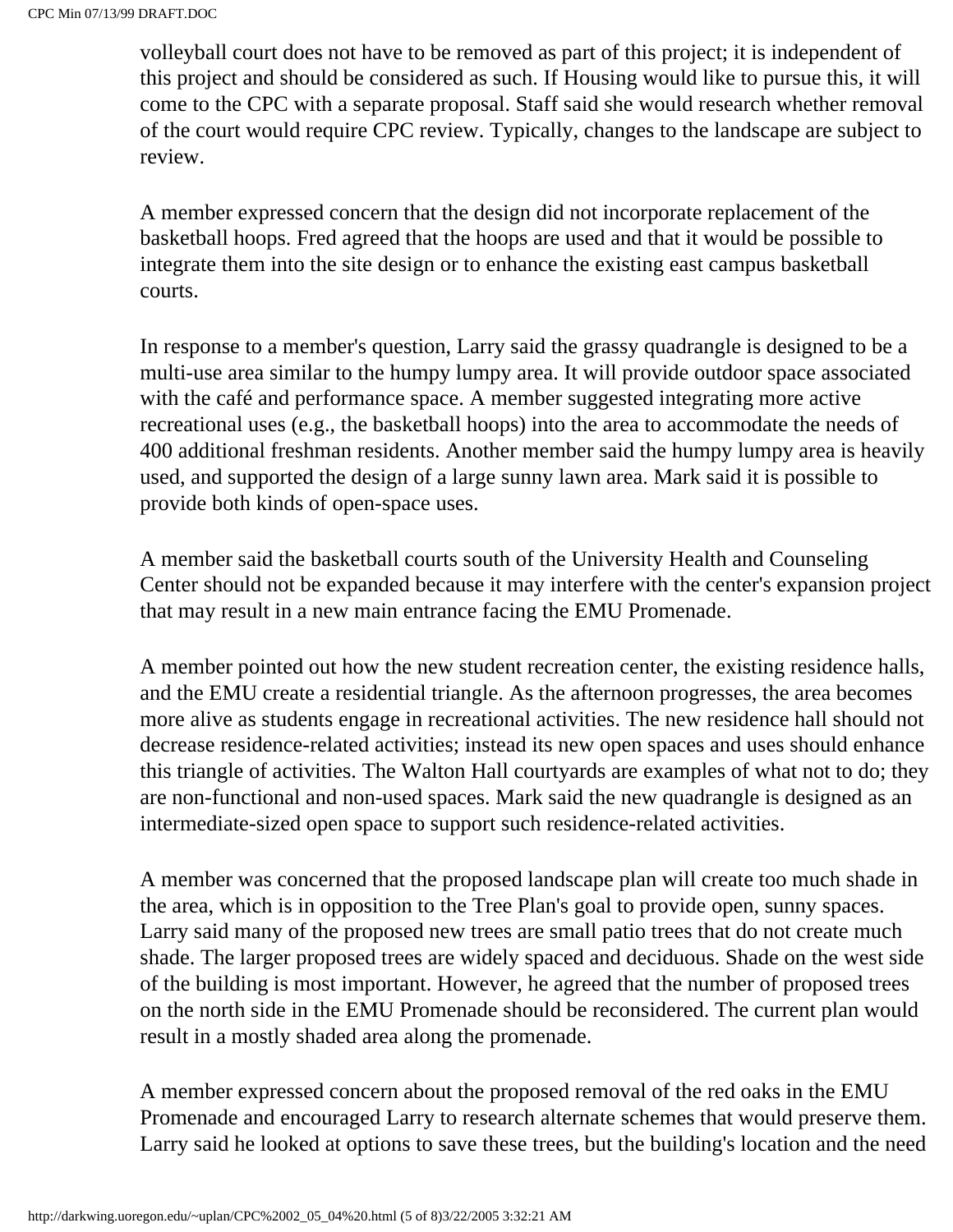to shift the existing walkway to the north does not make it possible. He said extra care will be afforded to protecting the trees that will remain during construction.

In response to a member's question, Larry said the site drainage will be good.

A member questioned the need for the roof extensions on the stair towers, noting that they create a harsh, industrial look. Mark said the extensions originally were designed to provide service access to the louvers. It appears that they may not be necessary, however. The exact configuration of the louvers has not been determined.

In response to a member's question, Larry said "special paving" noted on the drawing would be something other than a standard concrete surface. Sustainable materials, such as pavers, probably will be used.

In response to a member's question, Larry said the landscape design incorporates many sustainable elements including a rainwater, and possibly storm water, catchment system. The captured water will be used to flush toilets and possibly irrigate (if the quantity is sufficient). In addition, the irrigation system will be weather-based and plants will be selected to match soil type and minimize watering needs. No on-site storm water drainage is planned.

A member stressed the importance of addressing parking requirements. Fred said the citydefined parking requirements will be met, but are not addressed yet because they are somewhat independent of the schematic design; no-on site parking is proposed. A number of options are being considered, for example, reconfiguring 15th Avenue. Once a parking plan is completed, it will be brought back to the committee for review.

A member said the committee should not try to determine specific directives for items requiring further refinement. Instead, the items should come back to the committee for review.

Action: The committee agreed, with thirteen in favor, one opposed, and one abstention, that the proposed Living Learning Center schematic design is consistent with the Long Range Campus Development Plan and recommended to the president that it be approved subject to the following conditions:

- 1. Revise the main entrances' designs to ensure they are well defined and prominent. Explore the use of architectural and landscape elements.
- 2. Revise the proposed tree plan and canopy in the EMU Promenade to ensure adequate open, sunny spaces are provided.
- 3. Revise the stair-tower design to soften the harsh, industrial appearance. In particular remove the roof extensions if at all possible.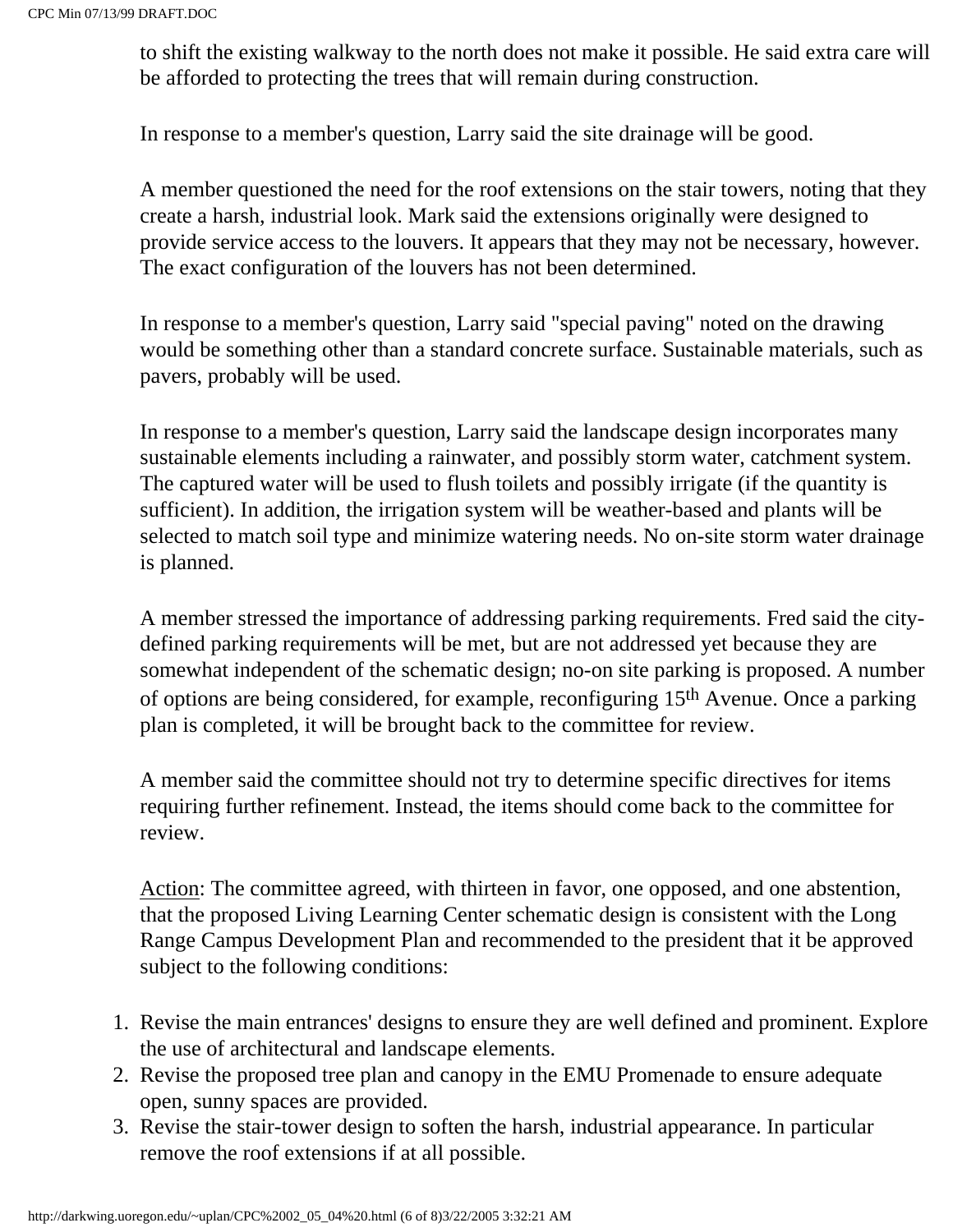- 4. Replace all or some of the existing basketball hoops on or off site.
- 5. Complete the schematic design for bike parking.
- 6. Complete the auto-parking plan.
- 7. Replace the tennis courts and prepare a schematic design.

All of the required conditions will be presented to the CPC for review.

#### **3. Living Learning Center - LRCDP Amendments - Review**

This agenda item will be discussed at the next CPC meeting scheduled for February 19, 2004.

Please contact this office if you have questions.

cc. Sheri Donahoe-Whitmore, Housing

Mike Eyster, Housing

Rachel Force, Historic Preservation

Mark Foster, ZGF

Allen Gidley, Housing

Larry Gilbert, CMGS

Drew Gilliland, PARS

Becky Goodrich, Straub Building Manager

Melinda Grier, President's Office

Ken Guzowski, Eugene Planning

John Hollan, Housing

Tim King, Facilities Services

Anne Leavitt, Student Affairs

Steve McBride, Athletics